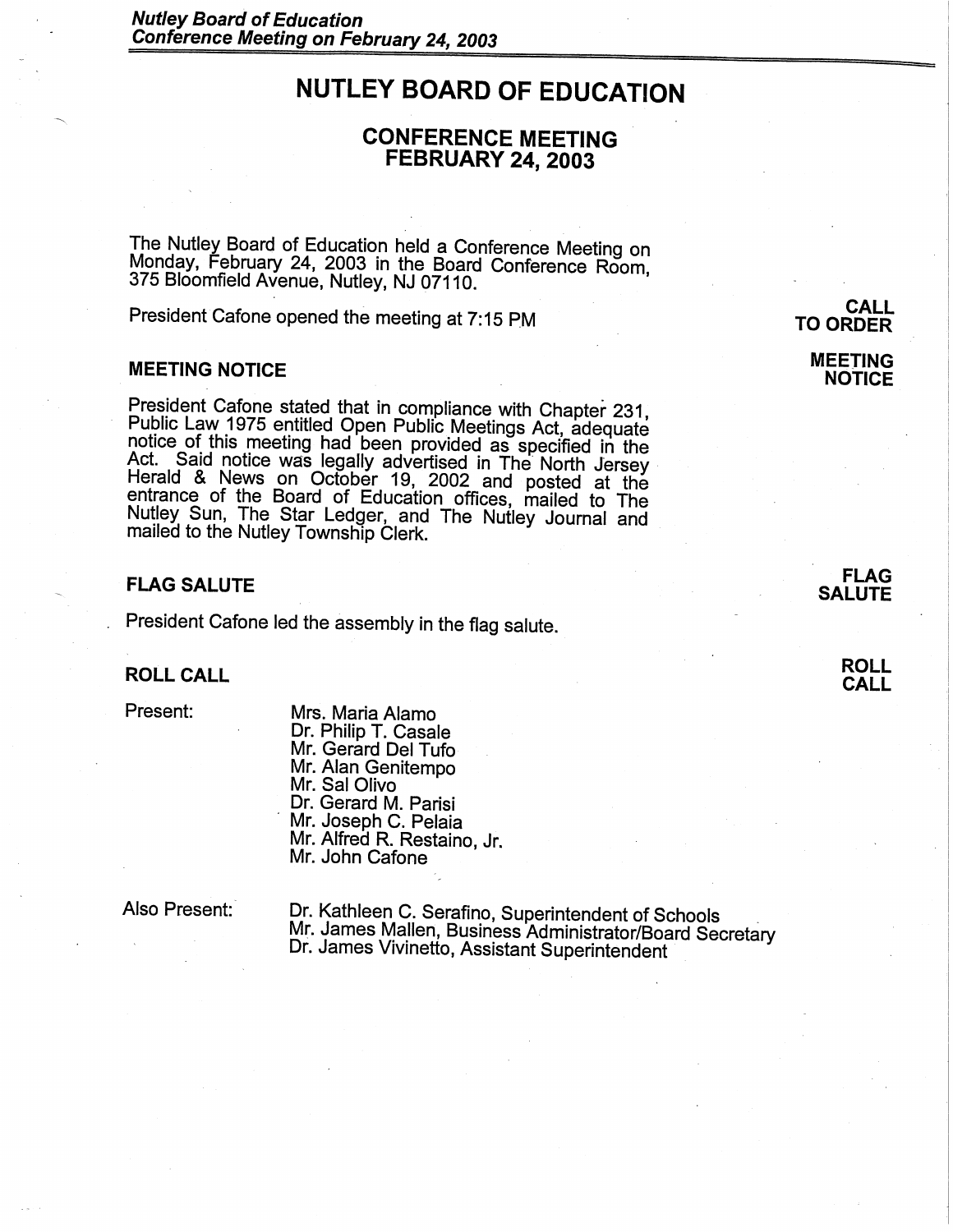#### **ITEMS DISCUSSED**

President Cafone entertained questions and concerns from trustees regarding the resolutions on tonight's regular meeting agenda.

Trustee Alamo asked for specifics regarding payment to Mr. Kelly.

Trustee Casale asked two questions regarding\_ cable casting. He asked if we are charged a fee when we broadcast something on Channel 77. He also asked if we could run the tapes continuously.

The trustees asked specifics regarding the proposed 2003-2004 school calendar.

Trustee Parisi asked a question about the resolutions that approve substitutes and the rates of pay they receive.

. The administration responded to the above questions and agreed to investigate and respond to all Dr. Casale's questions regarding cable casting.

President Cafone summarized the discussions of the Facilities Committee on Friday, February 21, 2003 regarding the possibility of a bond referendum question.

#### **MOTION TO ADJOURN TO EXECUTIVE SESSION**

At 7:30 PM Trustee Casale moved and Trustee Genitempo seconded the following resolution:

WHEREAS, the Board of Education will be discussing matters exempt from public discussion pursuant to N.J.S.A. 10:4-12,

NOW, THEREFORE, BE IT RESOLVED that the Board of Education recess to closed executive session at this time in the conference room to discuss potential litigation, and

BE IT FURTHER RESOLVED that the results of the discussions will be made public by inclusion on the agenda of a subsequent meeting of the Board of Education or when the reasons for discussing such matters in closed session no longer exist.

The motion was unanimously approved by voice vote.

Reconvened open meeting at 7:55 PM

#### **ADJOURN**

There being no further business the meeting was adjourned at 7:55 PM on a motion by Trustee Casale, seconded by Trustee Alamo and unanimously approved by voice vote.

#### **EXECUTIVF SESSIC**

#### **ITEMS DISCUSSE<sup>\*</sup>**

## **RECONVENE OPEN MEETING**

## **ADJOURN**